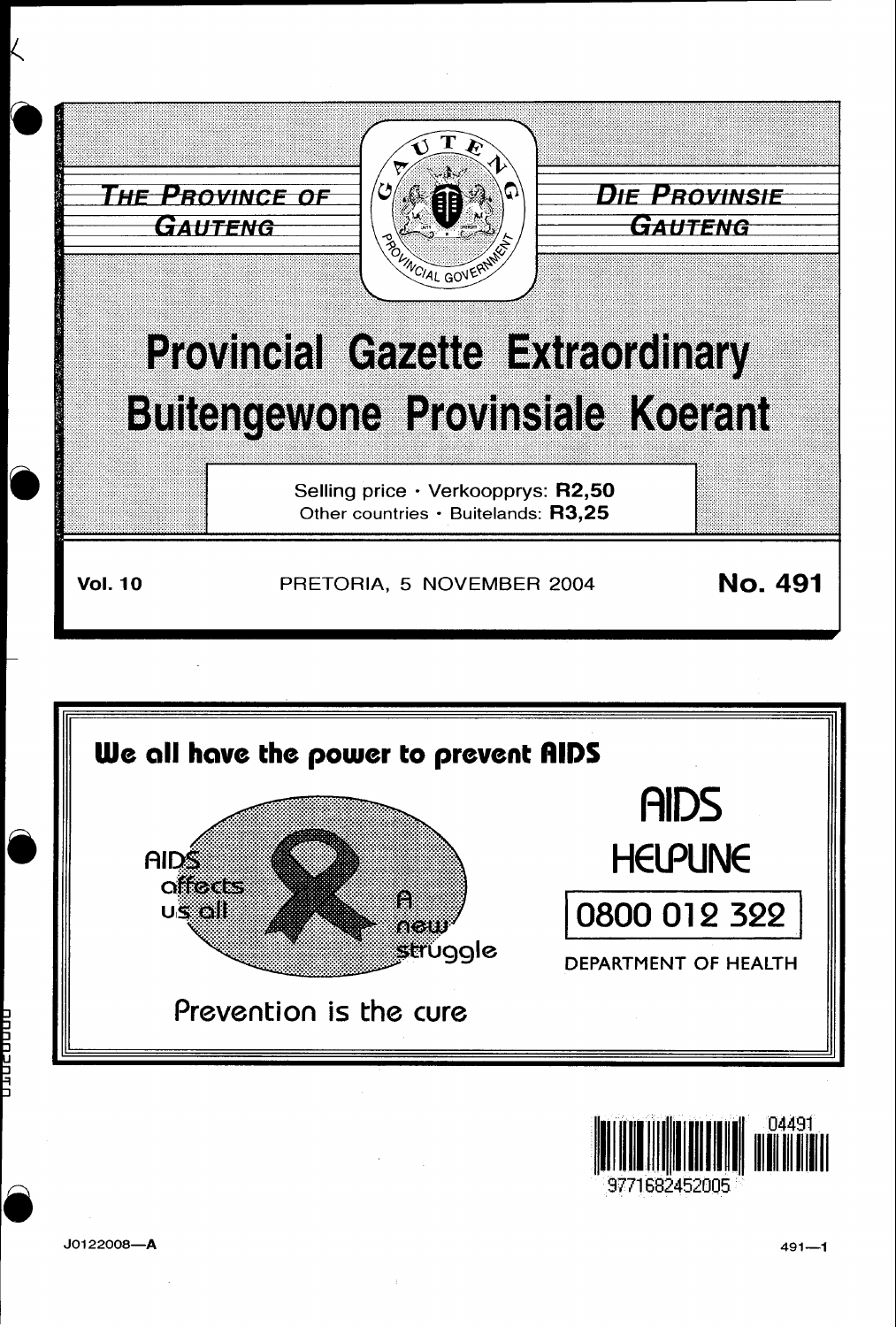|      | <b>CONTENTS • INHOUD</b>                                                                                 |             |                |
|------|----------------------------------------------------------------------------------------------------------|-------------|----------------|
| No.  |                                                                                                          | Page<br>No. | Gazette<br>No. |
|      | <b>LOCAL AUTHORITY NOTICES</b>                                                                           |             |                |
| 2447 | Town-planning and Townships Ordinance (15/1986): City of Johannesburg Metropolitan Municipality: Sandton |             | 491            |
| 2448 |                                                                                                          |             | 491            |
|      |                                                                                                          |             |                |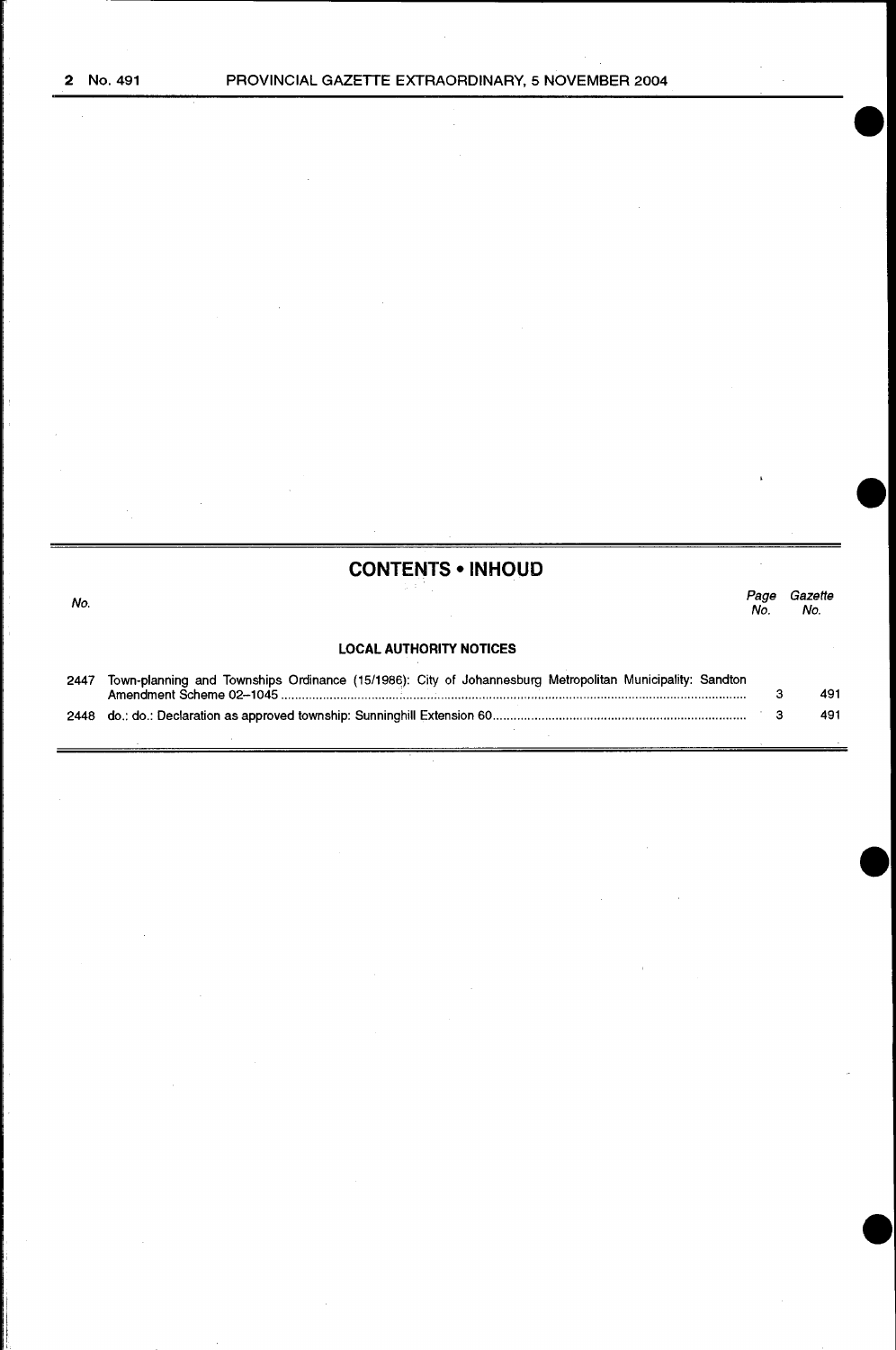# LOCAL AUTHORITY NOTICES

## LOCAL AUTHORITY NOTICE 2447

#### LOCAL AUTHORITY NOTICE 1144 CITY OF JOHANNESBURG METROPOLITAN MUNICIPALITY SANDTON AMENDMENT SCHEME 02-1045

The City of Johannesburg, hereby declares that it has approved an amendment scheme, being an amendment of the Sandton Town Planning Scheme, 1980, comprising the same land as included in the township of **Sunninghill Extension** 60, in terms of the provisions of Section 125 of the Town Planning and Townships Ordinance, 1986 (Ordinance 15 of 1986).

Map 3, annexure and scheme clauses of the amendment scheme are filed with the Deputy Director-General, Gauteng Provincial Government: Department Housing and Local Government, Marshalltown and the Assistant Director:<br>Development Planning, Transportation and Environment, Johannesburg, Room 8100, 8<sup>th</sup> Floor, A-Block, Metropolitan Centre, Braamfontein and are open for inspection at all reasonable times.

This amendment is known as the Sandton Amendment Scheme 02-1045

• EXECUTIVE DIRECTOR: DEVELOPMENT PLANNING TRANSPORTATION AND ENVIRONMENT

## PLAASLIKE BESTUURSKENNISGEWING 2447

#### PLAASLIKE BESTUURSKENNISGEWING 1144 STAD VAN JOHANNESBURG METROPOLITAANSE MUNISIPALITEIT SANDTON WYSIGINGSKEMA 02-1045

Johannesburg Stad verklaar hierby ingevolge die bepalings van Artikel125 van die Ordonnansie op Dorpsbeplanning en Dorpe, 1986 (Ordonnansie 15 van 1986) dat hy 'n wysigingskema synde 'n wysiging van die Sandton Dorpsbeplanningskema, 1980, wat uit dieselfde grond as die dorp **Sunninghill Uitbreiding 60** bestaan, goedgekeur het.

Kaart 3, bylae en skemaklousules van die wysigingskema word in bewaring gehou deur die Adjunk-Direkteur Generaal, Departement Behuising en Plaaslike Regering, Marshalltown en is by die Assistant Direkteur: Ontwikkelingsbeplanning, Vervoer en Omgewing, Johannesburg, Kamer 8100, 8ste Verdieping, A-Biok, Metropolitaanse Sentrum, Braamfontein beskikbaar vir inspeksie te aile redelike tye.

Hierdie wysiging staan bekend as die Sandton Wysigingskema 02-1045.

UITVOERENDE DIREKTEUR1 ONTWIKKELINGSBEPLANNING. VERVOER EN OMGEWING

## LOCAL AUTHORITY NOTICE 2448

#### LOCAL AUTHORITY NOTICE 1145 CITY OF JOHANNESBURG METROPOLITAN MUNICIPALITY DECLARATION AS APPROVED TOWNSHIP

In terms of section 103(1) of the Town-planning and Townships Ordinance, 1986 (Ordinance No. 15 of 1986) the CITY OF JOHANNESBURG declares SUNNING HILL EXTENSION 60 to be an approved township subject to the conditions set out in the Schedule hereto.

#### **SCHEDULE**

CONDITIONS UNDER WHICH THE APPLICATION MADE BY ISLANDSITE INVESTMENTS ONE HUNDRED AND THREE (PTY) LTD IN TERMS OF THE PROVISIONS OF THE TOWN-PLANNING AND TOWNSHIPS ORDINANCE 1986 (ORDINANCE NO 15 of 1986) FOR PERMISSION TO ESTABLISH A TOWNSHIP ON PORTION 528 OF THE FARM RIETFONTEIN NO. 2 - I.R., HAS BEEN GRANTED.

#### 1. CONDITIONS OF ESTABLISHMENT

(1) Name

UCUCUU

The name of the township shall be SUNNINGHILL EXTENSION 60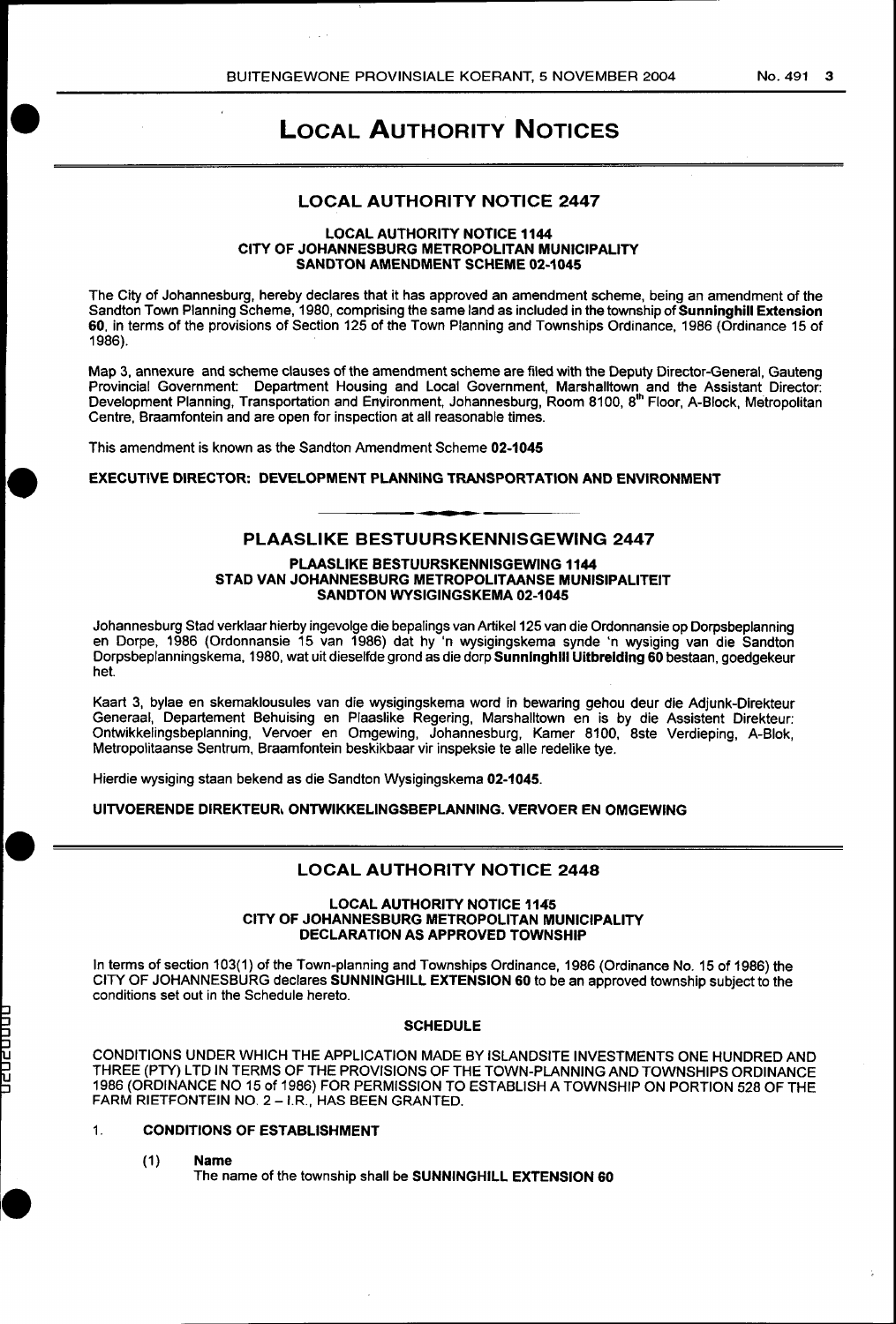#### (2) Design

The township shall consist of erven as indicated on General Plan S.G. No 838212002.

#### (3) Provision and installation of engineering services

The township owner shall provide engineering services in the township, subject to the approval of the Council and City Power / Eskom.

#### (4) Obligations in respect of services and limitations in respect of the alienation of erven

- (a) The Township owner shall, in terms of a prior agreement with the Council, fulfil its obligations with regard to the provision of engineering services in and for the township in terms of Chapter 5 of Ordinance 15 of 1986.
- (b) In terms of the Town Planning and Townships Ordinance, 15 of 1986, a contribution towards the provision of engineering services and bulk sewer shall be payable.
- (c) No erven may be alienated or be transferred into the name of a purchaser prior to the Council having confirmed that sufficient guarantees I cash contributions have been furnished in respect of the provision of services by the township owner to the Council.

#### (5) Removal and replacement of Municipal, Telkom or Eskom Services

If, by reason of the establishment of the township, it should become necessary to remove or replace any existing municipal, Telkom or Eskom services, the cost thereof shall be borne by the township owner.

#### (6) Demolition of buildings and structures

The township owner shall at his own expense cause all existing buildings and structures situated within the building line reserves, side spaces or over common boundaries to be demolished to the satisfaction of the Council, when required by the Council to do so.

#### (7) Disposal of Existing Conditions of Title

All erven shall be made subject to existing conditions and servitudes, if any, including the reservation of rights to minerals.

## 2. CONDITIONS OF TITLE

The erven mentioned hereunder shall be subject to the conditions, as indicated, imposed by the Council in terms of the provisions of the Town-planning and Townships Ordinance, 1986.

#### (1) ALL ERVEN

- (a) The erf is subject to a servitude, 2m wide, in favour of the Council for sewerage and other municipal purposes, along any two boundaries other than a street boundary and in the case of a panhandle erf, an additional servitude for municipal purposes, 2m wide across the access portion of the erf, if and when required by the Council: Provided that the Council may dispense with any such servitude.
- (b) No building or other structure shall be erected within the aforesaid servitude area and no large-rooted trees shall be planted within the area of such servitude or within 2m thereof.
- (c) The Council shall be entitled to deposit temporarily on the land adjoining the aforesaid servitude such material as may be excavated by it during the course of the construction, maintenance or removal of such sewerage mains and other works as it, in its discretion may deem necessary and shall further be entitled to reasonable access to the said land for the aforesaid purpose subject to any damage done during the process of the construction, maintenance or removal of such sewerage mains and other works being made good by the Council.

#### (2) ERVEN 963 AND 964

The erven are subject to a servitude of which the southern boundary coincides with the alignment of the 50 year flood line in favour of the Council for municipal purposes / open space, as indicated on the General Plan. In the event of the alignment of the 50 year flood line being redetermined and the Council submitting a certificate to that effect to the Registrar of Deeds, the servitude shall lapse. A further servitude for the same purposes shall be registered in favour of the Council of which the southern boundary shall coincide with the redetermined alignment of the 50 year flood line. Subject to the approval of the Department of Water Affairs, buildings may encroach onto the servitude area.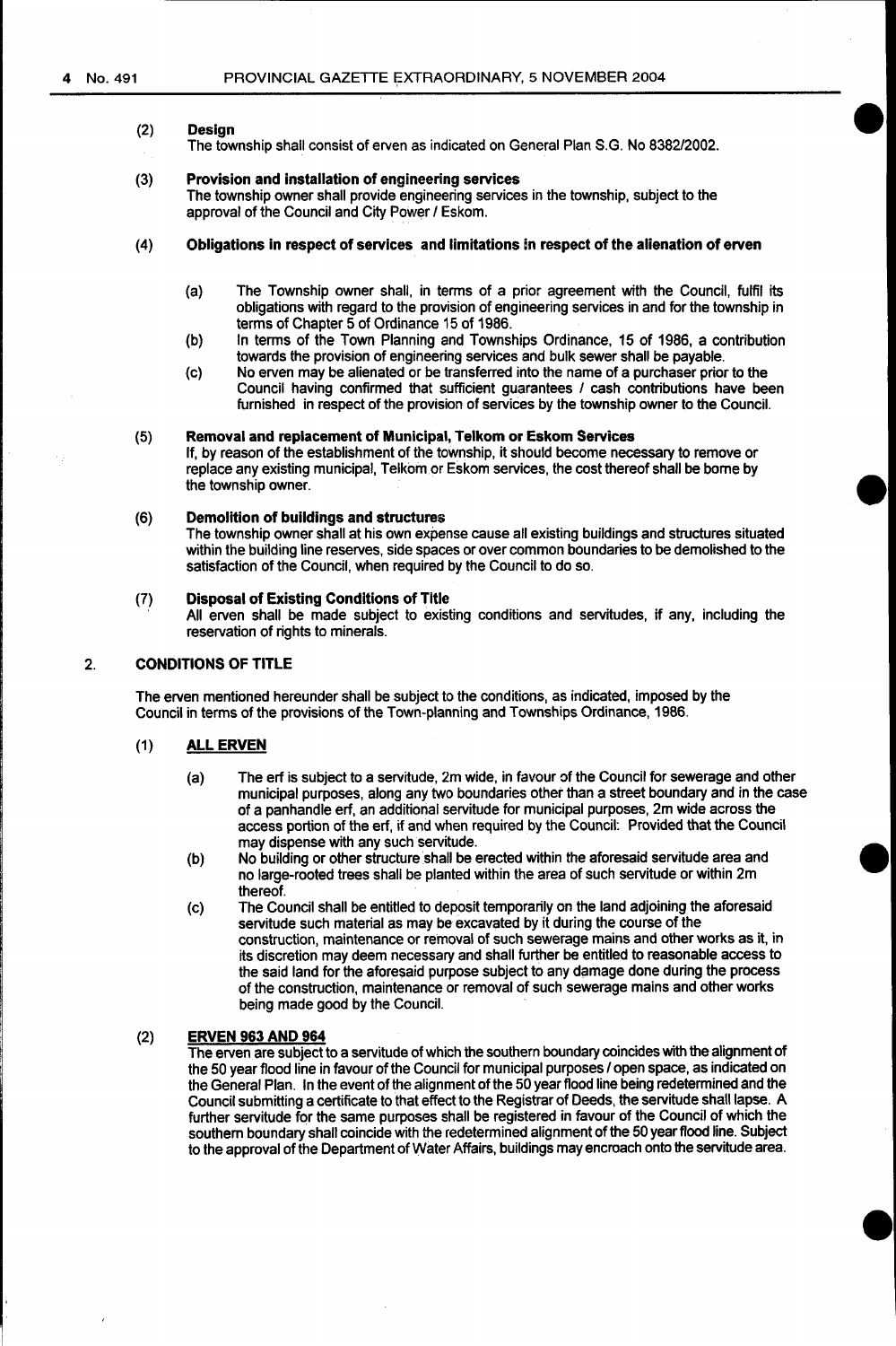s produced and

#### (3} ERVEN 963 AND 964

• <sup>-</sup>

•

The erven are subject to a servitude for municipal services in favour of the Council, as indicated on the General Plan.

 $\sim$   $\sim$   $\sim$ 

(4) ERF 963

The erf is subject to a right of way servitude in favour of the Council as indicated on the General Plan.

# EXECUTIVE DIRECTOR, DEVELOPMENT PLANNING TRANSPORTATION AND ENVIRONMENT

मुष्य प्राप्त हो।  $\chi$   $\bar{\chi}$ 

 $\overline{a}$ 

## PLAASLIKE BESTUURSKENNISGEWING 2448

#### PLAASLIKE BESTUURSKENNISGEWING 1145 STAD VAN JOHANNESBURG METROPOLITAANSE MUNISIPALITEIT VERKLARING TOT GOEDGEKEURDE DORP

Ingevolge artikel 103(1) van die Ordonnansie op Dorpsbeplanning en Dorpe, 1986 (Ordonnansie No. 15 van 1986) verklaar die STAD VAN JOHANNESBURG hierby die dorp SUNNINGHILL UITBREIDING 60 tot 'n goedgekeurde dorp onderworpe aan die voorwaardes uiteengesit in die bygaande Bylae .

### BYLAE

VOORWAARDES WAAROP DIE AANSOEK GEDOEN DEUR ISLANDSITE INVESTMENTS ONE HUNDRED AND THREE (PTY) LTD INGEVOLGE DIE BEPALINGS VAN DIE ORDONNANSIE OP DORPSBEPLANNING EN DORPE, 1986, OM TOESTEMMING OM 'N DORP TE STIG OP GEDEELTE 528 VAN DIE PLAAS RIETFONTEIN NR. 2-I.R., TOEGESTAAN IS.

## 1. STIGTINGSVOORWAARDES

- (1) Naam Die naam van die dorp is SUNNINGHILL UITBREIDING 60
- (2) Ontwerp Die dorp bestaan uit erwe soos aangedui op Algemene Plan LG No. 8382/2002
- (3) Voorsienlng en installering van lngenieursdienste Die dorpseienaar moet die nodige reëlings met die Raad tref vir die voorsiening en installering van ingenieursdienste in die dorp, tot bevrediging van die Raad en City Power / Eskom.
- (4) Verpligtinge ten opsigte van noodsaaklike dienste asook die beperking ten opsigte van vervreemding of oordragte van erwe

Die dorpseienaar sal, in terme van 'n vooraf gereëlde ooreenkoms met die Raad, sy verpligtinge rakende die voorsiening van ingenieursdienste in en vir die dorp ingevalge Hoofstuk 5 van die Ordonnansie nakom.

lngevolge die Ordonnansie op Dorpsbeplanning en Dorpe, 15 van 1986, is 'n bydrae tot die voorsiening van ingenieursdienste en grootmaatriool betaalbaar.

Geen erwe mag vervreem of oorgedra word in die naam van 'n koper alvorens die plaaslike bestuur bevestig het dat voldoende waarborgelkontantbydraes ten opsigte van die voorsiening van dienste deur die dorpseienaar aan die Stadsraad gelewer is nie.

#### (5) Verskulwlng of die vervanging van munisipale, Telkom of Eskom dienste

lndien dit as gevolg van die stigting van die dorp nodig word om enige bestaande munisipale, Telkom of Eskom dienste te verskuif of te vervang moet die koste daarvan deur die dorpseienaar gedra word.

#### (6) Sloping van geboue en strukture

Die dorpseienaar sal op sy eie onkoste aile bestaande geboue en strukture binne die boulyn reserwes, kant spasies of oor dorpsgrondgrense, sloop tot die satisfaksie van die Raad, wanneer die Raad so benodig.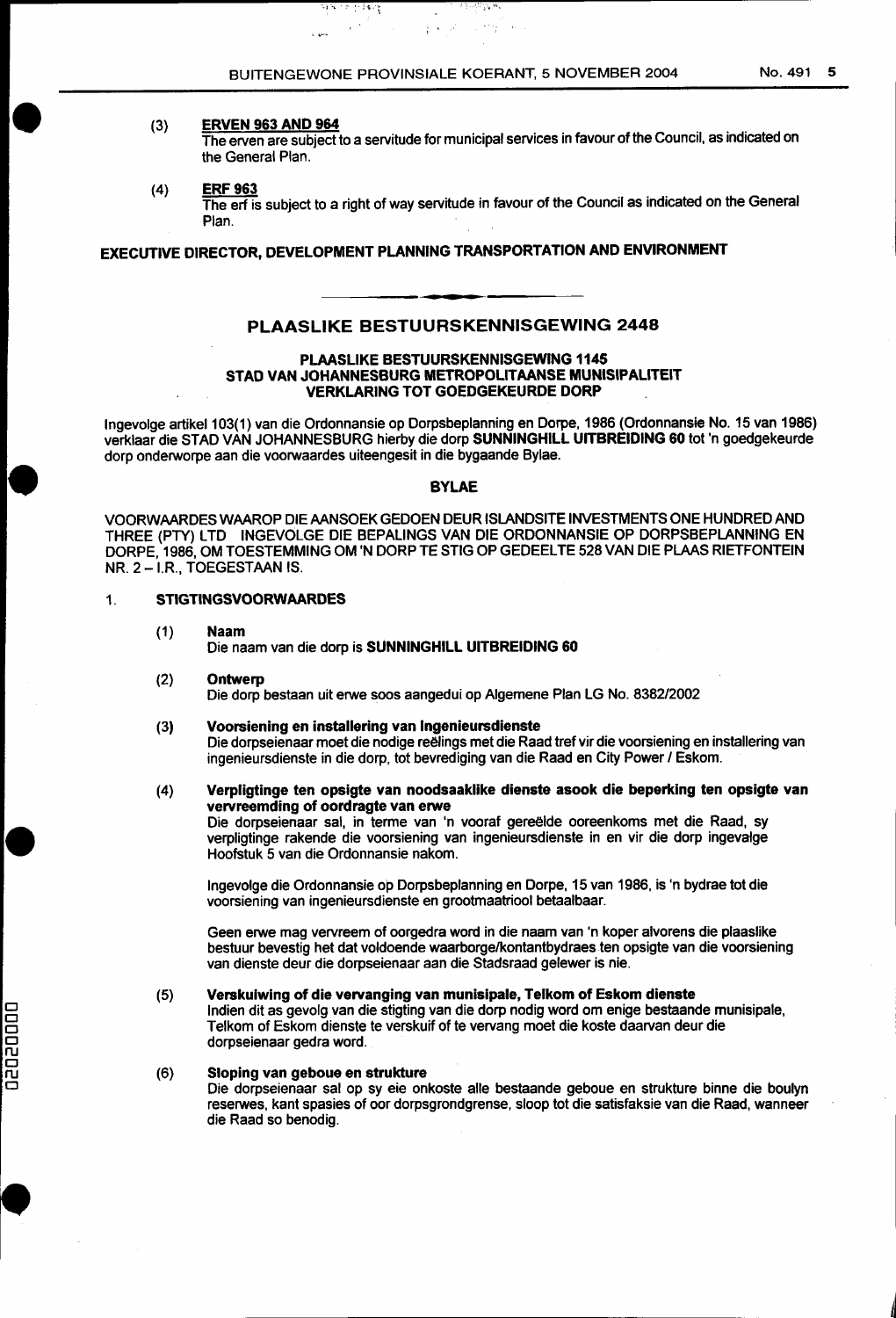#### (7) **Beskikking oor bestaande titelvoorwaardes**

Aile erwe moet onderhewig gemaak word aan bestaande titelvoorwaardes en serwitute, insluitende die reservering van die mineraleregte.

•

#### **2. TITELVOORWAARDES**

Die erwe hieronder genoem sal onderworpe wees aan die voorwaardes soos aangedui, opgelê deur die Raad ingevolge die bepalings van die Ordonnansie op Dorpsbeplanning en Dorpe, 1986.

## ( 1) **ALLE ERWE**

- (a) Die erf is onderworpe aan 'n serwituut van 2 meter breed vir riolerings- en ander munisipale doeleindes, ten gunste van die Raad langs enige twee grense, uitgesonderd 'n straatgrens en, in die geval van 'n pypsteelerf, 'n addisionele serwituut vir munisipale doeleindes 2 meter breed oar die toegangsgedeelte van die erf, indien en wanneer verlang deur die Raad: Met dien verstande dat die Raad van enige sodanige serwituut mag afsien.
- (b) Geen geboue of ander struktuur mag binne die voornoemde serwituutgebied opgerig word nie en geen grootwortelbome mag binne die gebied van sodanige serwituut of binne 'n afstand van 2 meter daarvan geplant word nie.
- (c) Die Raad is geregtig om enige materiaal wat deur hom uitgegrawe word tydens die aanleg, onderhoud of verwydering van sodanige rioolhoofpypleidings en ander werke wat hy volgens goeddunke noodsaaklik ag, tydelik te plaas op die grand wat aan die voornoemde serwituut grens en is voorts geregtig tot redelike toegang tot genoemde grand vir die voomoemde doel, onderworpe daaraan dat die Raad enige skade vergoed wat gedurende die aanleg onderhoud of verwydering van sodanige rioolhoofpypleidings en anderwerke veroorsaak word.

## (2) **ERWE 963 EN 964**

Die erwe is onderhewig aan 'n serwituut waar die suidelike grens ooreenstem met die opstelling van die 50 jaar floedlyn ten gunste van die Raad vir munisipale doeleindes, oopruimtes, soos aangedui op die algemene plan. Die Raad dien 'n sertifikaat in, in die geval van die opstelling van die 50 jaar flodlyn, wat gedetermineer is, by die Registrateur van Aktes, die serwituut sal dan verval. 'n Verdere serwituut vir dieselfde doeleindes sal geregistreer word ten gunste van die Raad waar die suidelike grens ooreenstem met die determinering van die opstelling van die 50 jaar floedlyn. Onderhewig aan die goedkeuring van die Departement van Water, mag geboue die grens oorskry op die serwituut area.

#### (3) **ERWE 963 EN 964**

Die erwe is onderhewig aan 'n serwituut vir munisipale dienste ten gunste van die Raad, soos aangedui op die Algemene Plan.

#### (4) **ERF 963**

Die erf is onderhewig aan 'n reg van weg serwituut ten gunste van die Raad soos aangedui op die Algemene Plan.

## **UITVOERENDE DIREKTEUR: ONTWIKKELINGSBEPLANNING, VERVOER EN OMGEWING**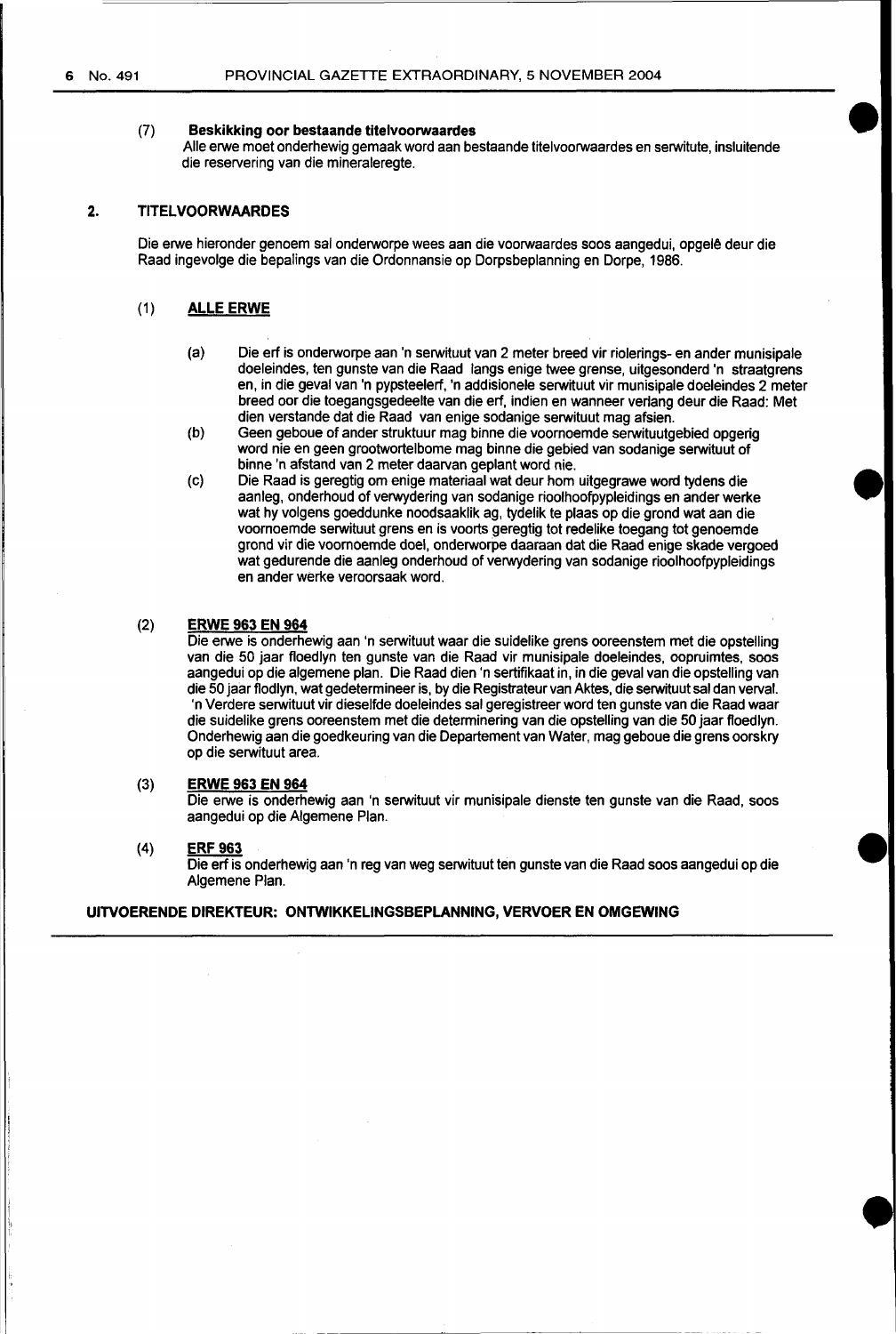# **LODGEMENT OF NEW APPLICATIONS**

In terms of the Gauteng Liquor Act (Act No. 2 of 2003) all new applications will no longer be lodged at Magistrate Offices, but will be lodged at the following Regional Liquor Licensing Offices as from Friday 3 December 2004:

# **JOHANNESBURG**

NRB Building c/o Delvers & Prichardt Streets, Johannesburg 1<sup>st</sup> Floor, Tel: (011) 225 2301/6/7

# **TSHWANE**

GPG Building c/o Bosman & Pretorius Streets, Pretoria Block A, Ground Floor, Tel: (012) 401 0680

# **EKURHULENI**

Golden Heights Building, 2nd Floor, Victoria & Park Streets Gerrniston, Tel: (011) 842 7450

# **SEDIBENG**

36 Merrimen Avenue, 3rd Floor, Vereeniging Tel: (016) 455 2652

# **WEST RAND**

 $C$ /o Park &  $6<sup>th</sup>$  Streets, West Rand District Municipality Randfontein, Tel: (011) 693 2766

# **METSWEDING**

01020000

55 Mark Street, Bronkhorstspruit Tel: (013) 932 1599